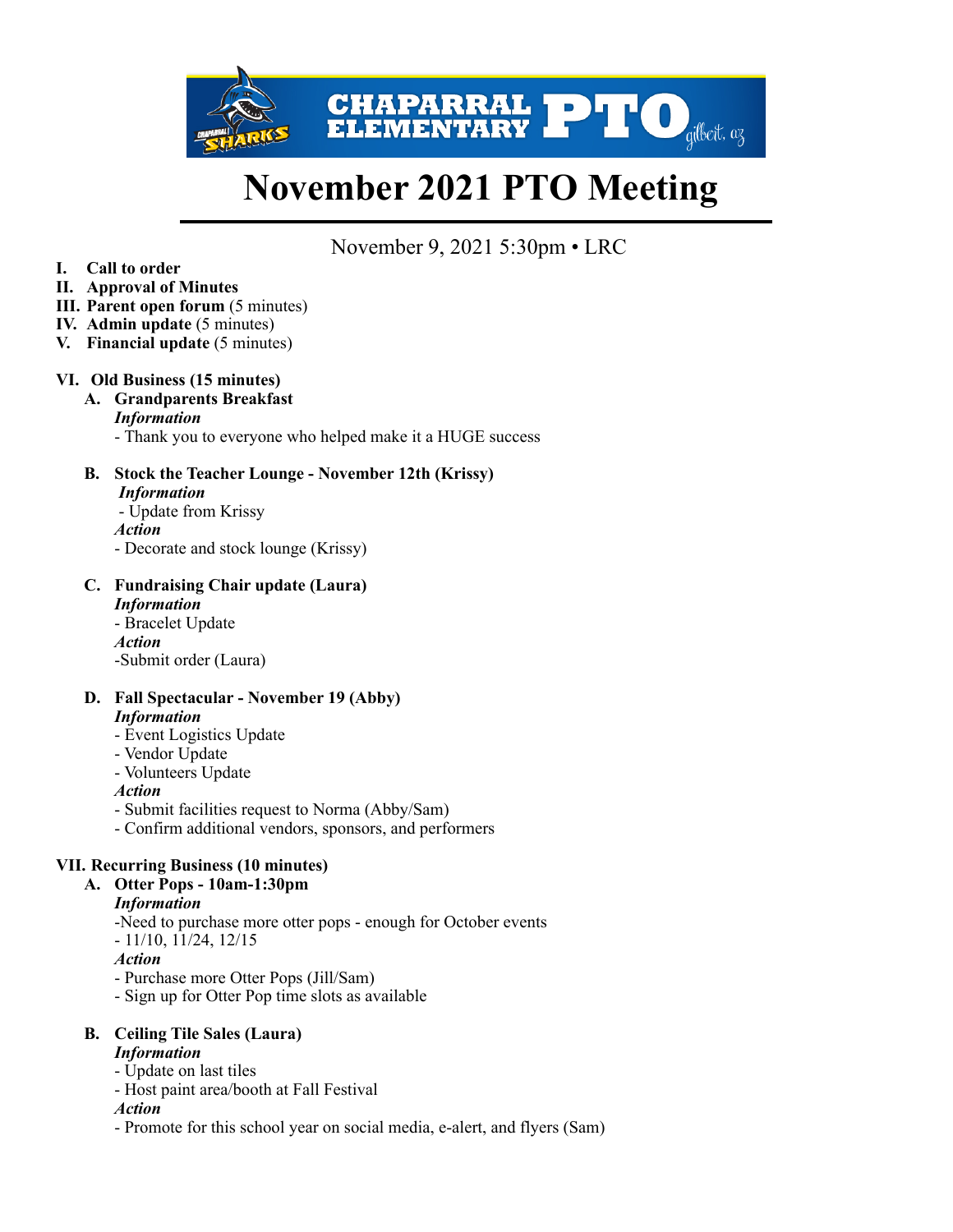#### **C. Restaurant Nights (Kelley)**  *Information*  - Chick Fil A? *Action*

#### **VIII. New Business (20 minutes)**

**A. Food Drive - November 12 - 24** 

#### *Information*

- Request for funds from Lighthouse team to provide \$200 to purchase grade level prizes - 1st - Pizza Party, 2nd Popsicle Party

*Action* 

- Vote to approve \$200 for Student Lighthouse to use for Food Drive grade level incentive

#### **B. District Casino Night - November 19**

#### *Information*

- Fundraising event

- Requesting donated baskets from each PTO

*Action* 

- Vote to approve basket donation

#### **C. Holiday Shoppe - December 6 - 13 (Hayley)**

#### *Information*

- Will receive an additional 10% from items with early sign up bonus
- Set up 12/2 & 12/3, Preview Day 12/6, Last Day to Shop 12/13, Inventory Check and Clean Up 12/13 & 12/14

*-* We will need lots of PTO and parent volunteer support for setup, shifts, and clean up to make this event happen *Action* 

- Create shopping schedule (Hayley/Sam)
- Create volunteer signup (Nikki & Hayley)
- Create flyer (Hayley/Sam)
- Promote on social media starting 11/15
- Send digital promo material to teachers by 11/15
- Send home flyers with item list 11/30

# **D. Super Shark #2 - December 10 (Krissy)**

*Information* 

- Shirts were ordered with the last event

*Action* 

- Fold/roll shirts, label with students name and teachers name, deliver to front office by December 6th (Krissy)

# **E. Teacher Holiday Lunch - December 14 (Krissy)**

### *Information*

- Catered lunch for teachers and staff with parent donations

*Action* 

- Confirm food vendor (Krissy)
- Create and send save the date for teachers by 11/24 (Krissy/Sam)
- Create donation signup for parents drop off for 12/13 (Nikki/Krissy)
- Post donation request to social media accounts (Sam)